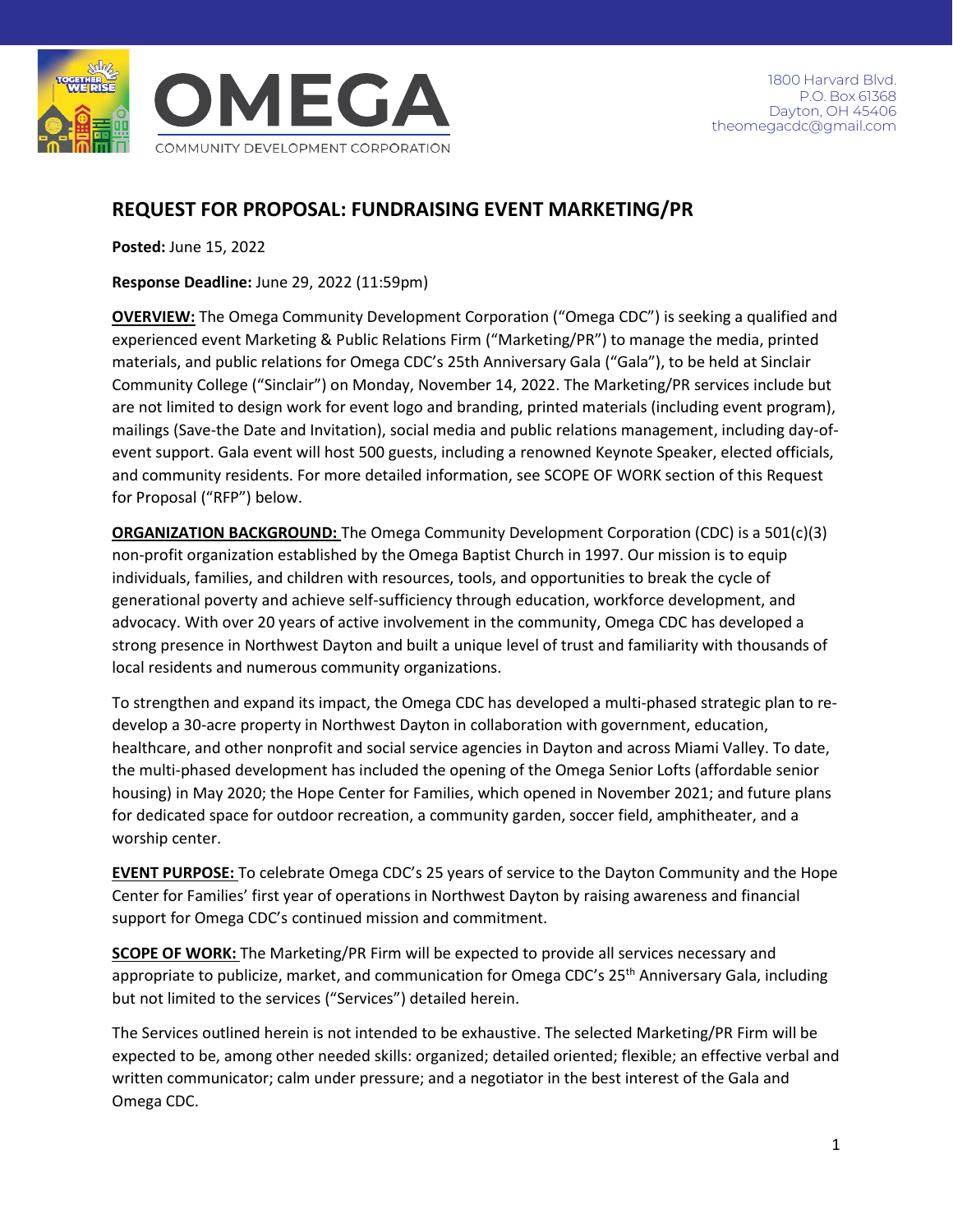## **A. DESIGN WORK**

- **•** Create event logo to be utilized in website development, social media, and all printed materials
- **•** Design and fulfill print orders and social media content for Save-the-Date, Invitations, event updates and communications, Thank You Cards, etc.

## **B. EVENT MARKETING**

- **•** Establish timeline for marketing and public relations, in alignment with event planning timeline.
- **•** Ensure materials are printed and disseminated appropriately.
- **•** Draft copy to be utilized in social media posts, e-mails, and press releases at regular intervals before, during, and after the gala event.
- **•** Work closely with Omega CDC Development & Community Engagement Committee of the Board of Directors and Event Planning to align design and marketing strategy with overall look and theme of Gala, including the layout and flow of Gala, and to ensure effective internal communications and a collaborative and cooperative process.
- **•** Draft, manage, and finalize the Gala's marketing plan, budget, timelines, deployment schedule and oversee execution of all related tasks.
- **•** Identify potential challenges and recommend solutions.
- **•** Serve as liaison with vendors, sponsors, and other Gala stakeholders ("Third Parties") and upon Omega CDC's written request, serve as proxy for certain matters.
- **•** Exercise duty of loyalty and good faith in favor of Omega CDC when negotiating with third parties (Event Planner will present all contracts to Omega CDC for final approval).

# **C. DELIVERABLES**

- Develop and update a detailed marketing plan for Omega CDC with estimated delivery dates and agreed upon budget, which details anticipated tasks and required expenses.
- Maintain a budget spreadsheet of vendor costs related to Gala.
- Secure the best possible pricing for all expenditures relating to Gala, providing documentation (unless waived by Omega CDC) showing that a competitive, fair and transparent Request for Quotations process was used and followed, where applicable.
- Oversee and manage all approved vendor relationships and ensure vendor deliverables are delivered on-time and maintain a vendor list as vendors are confirmed.
- Manage submission of all invoices to ensure payments can be made in a timely manner
- Design and produce a Video Presentation demonstrating community impact and continuum of services
- Design, develop, and ensure completion including but not limited to the following:
	- Event Logo
	- Save-the-Date postcards and digital media
	- Event Invitations
	- Social Media content
	- Press Releases
	- Event program book, including sponsorships and organization impact report
	- Event program production content (slide presentation)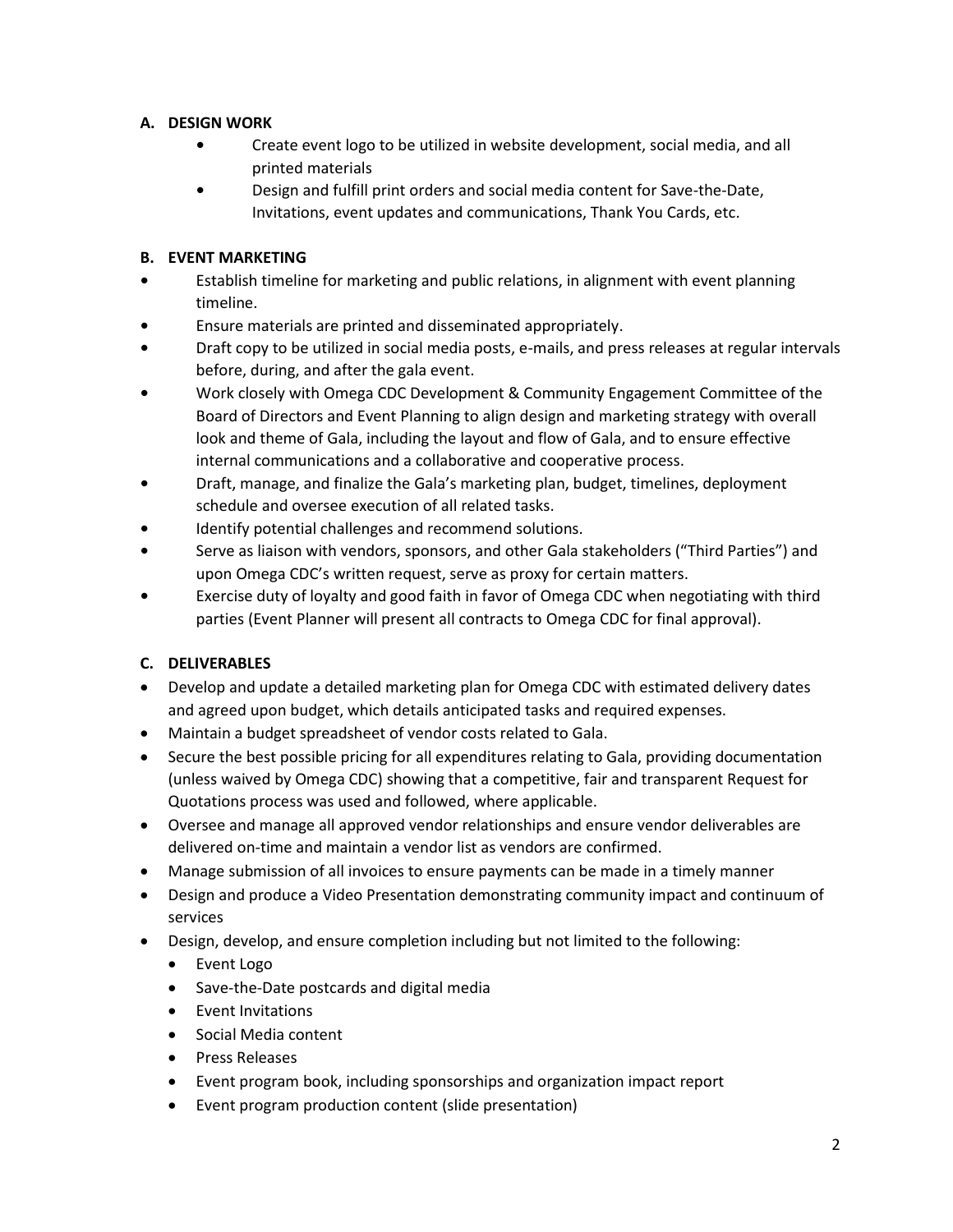#### **D. GENERAL MANAGEMENT**

- Provide general administration, management, day-of execution and manage on-site Gala registration.
- Create weekly reports for follow-ups and identify who should receive the reports.
- Participate in bi-weekly meetings for the event.
- Coordinate engagement with members of the media community, to include news interviews and stories before, during, and after the event.
- Prepare post-event evaluation report with recommendations to Omega CDC, including:
	- **•** final expense report for budget reconciliation to include in-kind donations, discounts, and actual costs.
	- **•** Social media impressions and marketing impact
- Work with Omega CDC staff to ensure sponsorship packages are fulfilled appropriately, to include ads in program book, social media posts, etc.; and
- Other duties as assigned.

#### **REQUEST FOR PROPOSAL CRITERIA:**

Each Request for Proposal (RFP) response will be evaluated according to the following criteria by the Omega CDC Development & Community Engagement Committee including executive staff, board members, and volunteers:

- Consultant is registered with an official organization, with proof of state-provided Certificate of Good Standing.
- Understanding of the nonprofit landscape in Dayton or similar communities.
- Prior success in completing Marketing/PR work for large-scale fundraising events o Applicants should include examples of previous successful related work.
- Project management experience
- Proposed fee (maximum request: \$15,000)

#### **TIMELINE:**

- Deadline for Responses: June 29, 2022
- Deadline Committee Decision: July 6, 2022
- Project Commencement: July 11, 2022
- Gala Event: November 14, 2022
- Deadline for Final Close-Out Report: January 31, 2023

#### **SUBMITTAL REQUIREMENTS:**

- 1. Four (4) page maximum proposal addressing RFP criteria and proposed plan for reaching desired goals and achieving deliverables in scope of work. Response must include examples of previous work.
- 2. Three (3) references with contact information (name, e-mail, phone number) including description of marketing project (deliverables, scope).
- 3. Portfolio/Samples of previous work related to the services, including final report, photos, links, or other media demonstrating expertise is required.